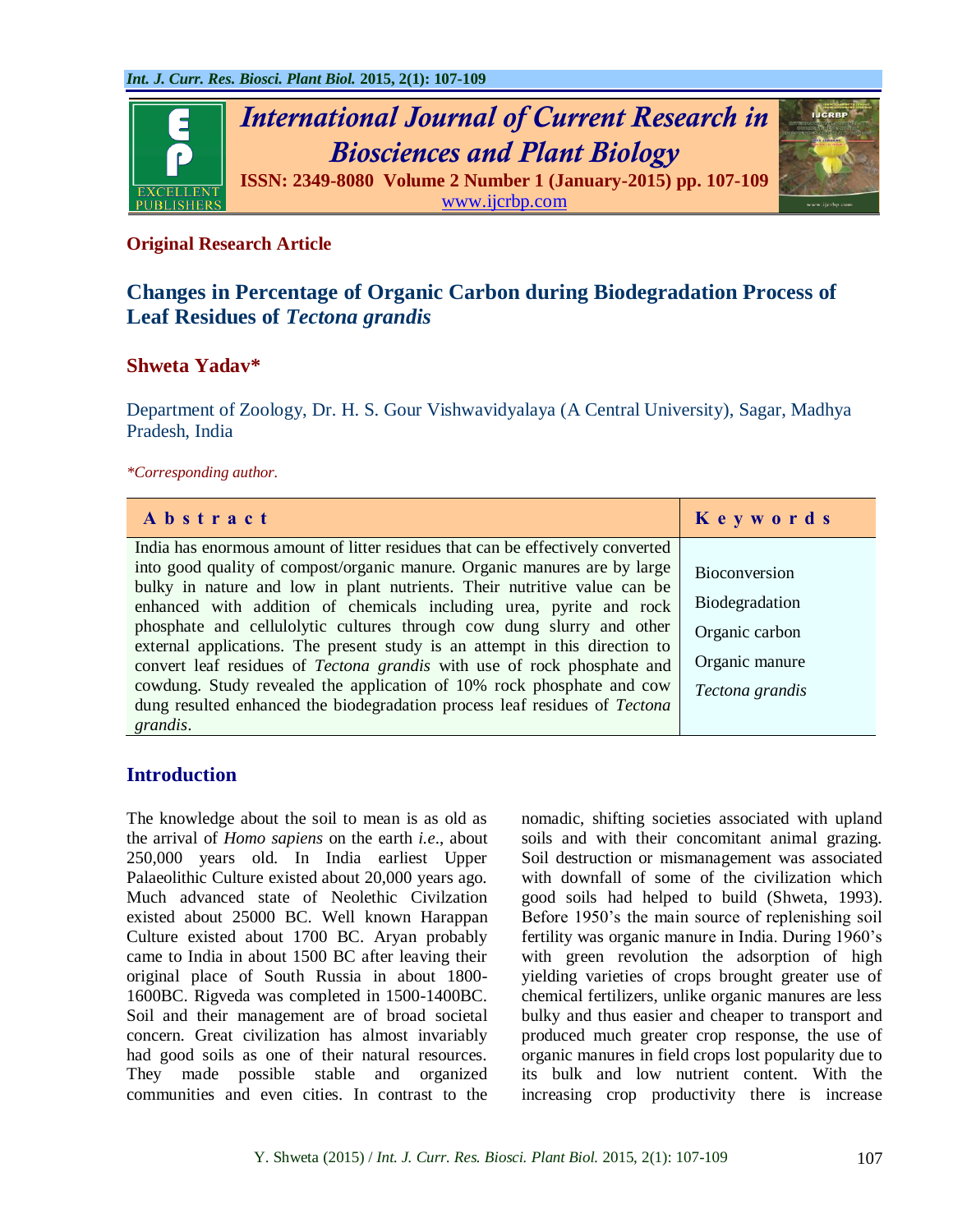nutrient removal from the soil. This continuous mining of nutrients has to be replenished to sustain crop productivity. The gap between nutrient removal and addition through the external application can only bridged with use of organic manures. India has potential of 356 million tonnes of crop residues production, that may profitably recycled either by *in situ* incorporation as a part of natural crop production cycle or composting the organic wastes. The present study is aimed to enrich organic matter of soil with bioconversion of naturally available of leaf residues of *Tectona grandis*.

## **Materials and methods**

Leaf residues of teak plant (LT, *Tectona grandis*) were degraded independently and with the help of inoculants. Dried leaves were crushed and kept in high density, small holed (aeration required for metabolizing reactions of microorganisms) polythene bags for 90 days. Eight treatments of leaf residues of teak plant with rock phosphate and cow dung in different combinations  $(LT + 5\%$  Rock Phosphate;  $LT + 10\%$  Rock Phosphate;  $LT + 15\%$ Rock Phosphate; LT + 20% Rock Phosphate; LT + 5% Rock Phosphate+ 10% Cow dung; LT + 10% Rock Phosphate+ 10% Cow dung; LT + 15% Rock Phosphate+ 10% Cow dung; LT + 15% Rock Phosphate+ 10% Cow dung) were studied. The total organic carbon was determined by weight loss

method following Hesse (1971) at different interval of days during biodegradation process.

#### **Results and discussion**

Changes in organic carbon (%) during biodegradation process of *Tectona grandis* leaf residue presented in Table 1. It is evident from the generated data percentage of organic carbon decreased as the decomposition advanced. The maximum losses (78.67%) in percentage of carbon were observed with addition of 10% rock phosphate and cow dung slurry while, minimum losses (53.88%) in degradation process of leaf residues independently. The addition of more than 10% rock phosphate slows the loss of organic carbon by 6.07 to 7.03%. Application of cow dung slurry favored reduction in organic carbon. A total organic matter including organic wastes includes organic carbon and, highly condensed elemental organic carbon (charcoal, graphite and coal) altered and rather resistant residues of animals plants and microorganisms (Humus or humate). The organic carbon is determined by getting it digested with excess of potassium dichromate and sulphuric acid, and the residual unutilized dichromate is then titrated with ferrous ammonium sulphate (Walkely and Black, 1934). The elementary carbon (graphite, charcoal, etc.) are not affected by this reaction. Thus the organic matter is calculated by multiplying the organic carbon values by conversion factor 1.724 (Shweta, 1993).

| <b>Sl</b>                                                                                  | <b>Treatments</b>                        | <b>Sample intervals in days</b> |                    |                     |
|--------------------------------------------------------------------------------------------|------------------------------------------|---------------------------------|--------------------|---------------------|
| No.                                                                                        |                                          | <b>30</b>                       | 60                 | 90                  |
| 1.                                                                                         | Leaves of Tectona grandis (LT)           | $46.17 \pm 3.80^*$              | $47.46 \pm 4.31*$  | $46.12{\pm}4.30$    |
| 2.                                                                                         | $LT + 5\%$ Rock Phosphate                | $41.54 \pm 4.54$                | $34.50 \pm 3.24$   | $31.01 \pm 3.40$    |
| 3.                                                                                         | $LT + 10\%$ Rock Phosphate               | $40.05 \pm 4.52$                | $32.40 \pm 4.21$ * | $26.95 \pm 4.15*$   |
| 4.                                                                                         | $LT + 15\%$ Rock Phosphate               | $45.87 \pm 3.11*$               | $30.55 \pm 2.35^*$ | 34.96±4.25*         |
| 5.                                                                                         | $LT + 20\%$ Rock Phosphate               | $48.34 \pm 2.04$                | $30.35 \pm 4.10$   | $38.83 \pm 3.40^*$  |
| 6.                                                                                         | $LT + 5\%$ Rock Phosphate+ 10% Cow dung  | 38.40±2.02*                     | $28.54 + 2.24$     | $22.31 \pm 3.30*$   |
| 7.                                                                                         | $LT + 10\%$ Rock Phosphate+ 10% Cow dung | $35.38 \pm 4.03$                | $25.38 \pm 2.45*$  | $21.33 \pm 4.25$    |
| 8.                                                                                         | $LT + 15\%$ Rock Phosphate+ 10% Cow dung | $40.32 \pm 3.21^*$              | $32.48 \pm 3.26^*$ | $28.06 \pm 4.40$    |
| 9.                                                                                         | $LT + 20\%$ Rock Phosphate+ 10% Cow dung | $41.35 \pm 1.10$                | $31.78 \pm 4.24$   | 2 $9.04 \pm 5.30^*$ |
| All values are mean and standard deviation of three replicates. * Significant $(p<0.01)$ . |                                          |                                 |                    |                     |

**Table 1. Changes in organic carbon (%) during biodegradation process of** *Tectona grandis* **leaf residues.**

Organic carbon is a major determinant of soil texture, moisture, pH and nutrients. It is present in varying forms ranging from un-decomposed animals and plants remains to amorphous dark coloured substances which are stable product of complex decomposition action. The residues of plants and animals at all stages or decomposition mediated by soil microorganism are found in the soil organic matter. It plays a significant role in cohesion of soil particles and encourage granulation, water holding capacity; regulates moisture regime and temperature of soil; prevents rapid leaching of nutrients; to withstand fauna with draught spell much better; extraction of elements from minerals by acid